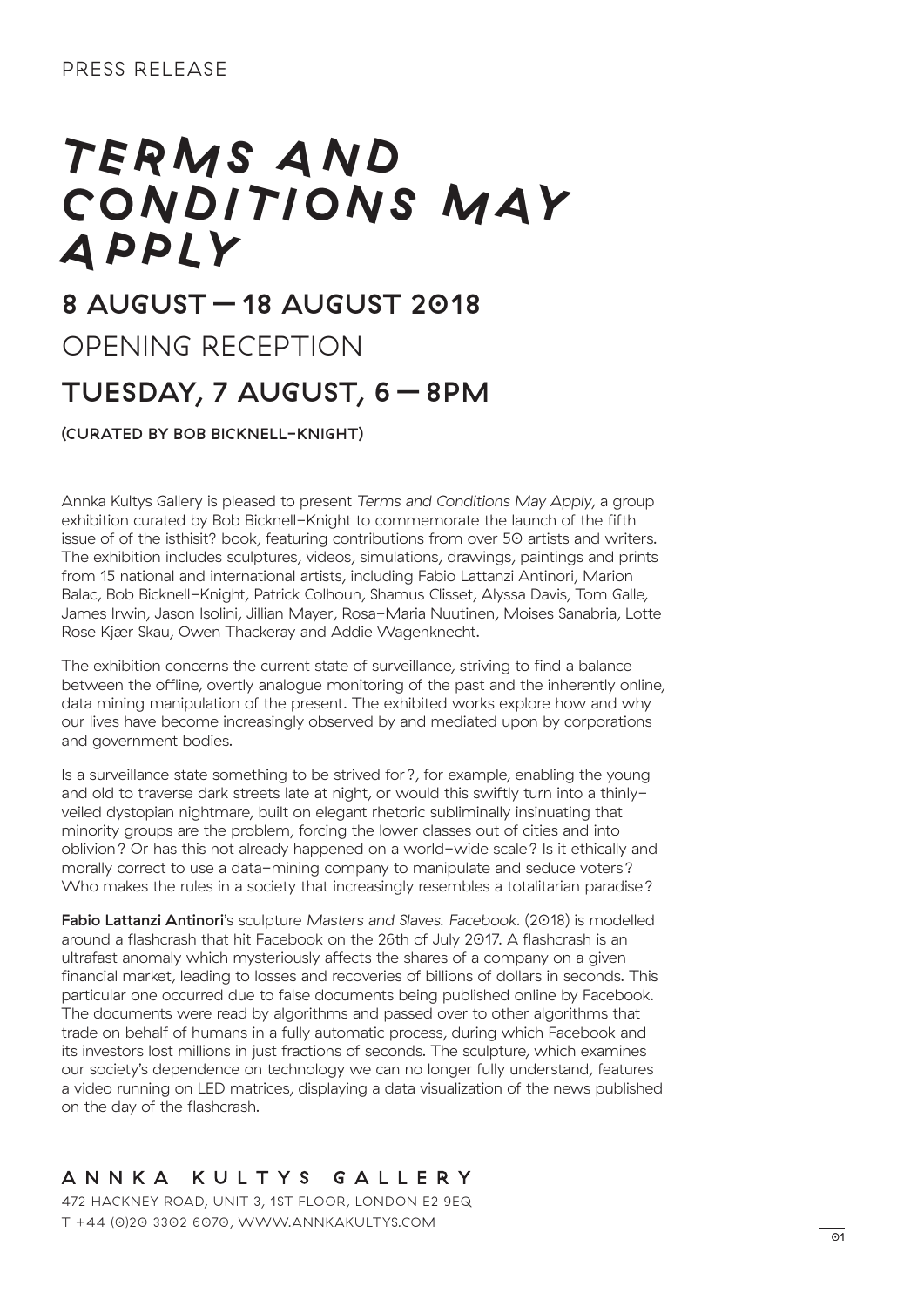Marion Balac's series of outsourced digital drawings *How to (Learn Online)* (2017) transforms abstract verbs and phrases intended to capture certain feelings into wikiHow inspired illustrations, produced and printed onto the back of iPad Mini cases as reference aids to future generations.

Bob Bicknell-Knight's new sculptural work *Unattended Bag* (2018) takes the form of a custom made handbag featuring slogans from a recent Facebook advertising campaign launched in the wake of the Cambridge Analytica scandal, whereby it was revealed that illegal data harvesting on the platform had occurred on a world-wide scale during the 2015/2016 United States presidential election campaign and the 2016 Brexit vote. The unattended bag, referencing the continued threat represented by unattended luggage in public and private spaces, contains a number of shredded newspapers accompanied by a 3D print of Facebook founder, Mark Zuckerberg's head. The attached USB contains all of Bicknell-Knight's Facebook data since joining the social media platform over 10 years ago.

Patrick Colhoun's ongoing series *Always Watching Over You* (2015 – present) incorporates both the form and aesthetics of lidded CCTV cameras, beautifying the objects by fabricating them in glazed ceramic forms and installing them in areas and locations that one would customarily see such devices.

Tom Galle, Alyssa Davis and Moises Sanabria have collaborated on multiple projects throughout their time on the internet, becoming well known for creating viral content that receives thousands of likes on Instagram and millions of views throughout the web. A recent project of theirs, *Corp Gear* (2017), saw them reproduce a collection of weapons made out of corporate logos, drawing attention to the perceived violence inherently embedded within the inner workings of these vast companies. A work from their series, *McDonald's Brass Knuckles* (2017), is included within the exhibition.

Shamus Clisset's *New Empire* (2017) is a live simulation of Freedom Tower, the main building that forms part of the re-built World Trade Centre complex in New York, accompanied by an infinite number of planes flying around and sometimes into the simulated building but bouncing off of the skyscraper's impenetrable glass shell. The work may be seen as a reaction to America's and the world's overwhelming support for the strengthening of borders, security and surveillance in a post 9/11 world.

James Irwin's *The Hopeless Diamond* (2011) takes its formal inspiration from the angular architecture of a Lockheed F-117 Nighthawk, the first stealth fighter jet. Painted in Wi-Fi blocking paint, the piece becomes a black box, untraceable and unattainable from the outside world, much like the original aircraft.

Also included in the show is *Listening to Xanax (Floored and Reset: Inclusivity version)* (2018) and *Listening to Xanax (Floored and Reset: Exclusivity version)* (2018), two chrome domed autonomous robots that manoeuvre around the boundaries of their allocated space, always unaware of their direction. The robotic movements of back and forth is used as a cybernetic link to the inhaling and exhaling of human breathing. The whirring motors of the robots bleed into the exhibition environment, creating an integrated soundscape. This dichotomy between the natural and the robotic is symbolic of the synergy needed to get two autonomous entities working in harmony. As the robots try to control their own environment, they can also be seen as being controlled by their environment; both symptoms of an anxious condition.

**Jason Isolini**'s work is influenced by his experience as a photographer for Google Maps creating virtual tours throughout New York. *Counter Sphere* (2018) combines images shot around his community with stock photos, creating a hyperactive, disorienting view of what our future might look like in a privatized virtual public space.

#### ANNKA KULTYS GALLERY

472 HACKNEY ROAD, UNIT 3, 1ST FLOOR, LONDON E2 9EQ T +44 (0)20 3302 6070, WWW.ANNKAKULTYS.COM